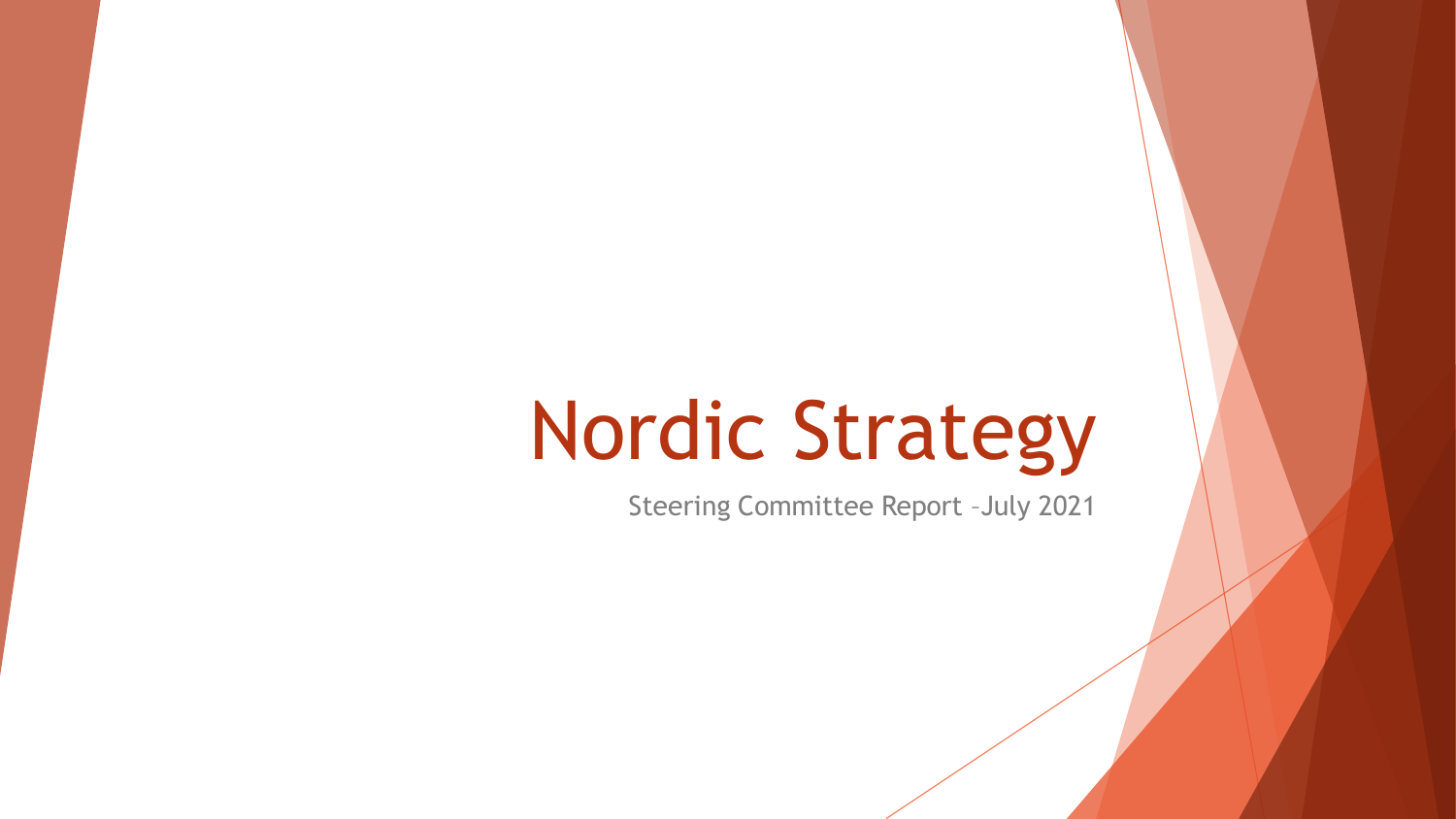### Executive Summary

"The Nordic Strategy" was developed by a Steering Committee composed of two representatives from each National Sport Organization (NSO) and a representative of the Canadian Olympic Committee. It is a new strategic direction for the future of Canadian Nordic sport. The Nordic Strategy illustrates a pathway to podium success and increased engagement in Canadian Nordic sport across all four Nordic disciplines: Ski Jumping, Nordic Combined, Cross Country, and Biathlon. The Nordic Strategy is premised on all four Nordic disciplines working together.

As NSOs, we have been working hard to develop strong high performance programs, attract new athletes, and build resilient and robust NSOs. Despite our best efforts we are limited by our lean capacity and financial resources. **If we want to see Canadian athletes consistently atop the podium, something needs to change.** The Nordic Strategy is the change that is needed.

At its core, the Nordic Strategy illustrates the work which needs to be done in three fundamental pillars: Sport Excellence, Revenue Generation, and Community Engagement. These pillars are interdependent with each contributing and relying on the implementation of the others. The Nordic strategy will lead to better international performance, increased participation and membership, and more capacity and capability within the Canadian Nordic system.

- Pillar 1 Sport Excellence: Develop a multidisciplinary approach to Nordic sport
- Pillar 2 Revenue Generation: Develop a purpose-led collective brand which underpins three strategies to increase discretionary spending available to the Nordic sports.
- Pillar 3 Community Engagement: Create the infrastructure to promote participant and member engagement in Nordic sport

**The best way to achieve the Nordic Strategy is through the creation of a new, single NSO responsible for all four Nordic disciplines.** This new NSO would centralize governance and administration while allowing for discipline-specific high performance and national team programs.

This report begins by outlining why a Nordic Strategy is needed in order to produce a system which consistently produces champions and supports all participants. This is followed by an overview of the Nordic Strategy highlighting the three pillars of work. Following the strategy is the recommended approach to implementation and next steps.

The Nordic Strategy is a bold direction that will harness all four disciplines to unlock the potential of Nordic sport in Canada.

**Let's Ski Together.**

Lyle McLeod Heather Ambery





OMBINE NORDIQUI

Charlotte MacNaughton Derek Estabrook

Todd Stretch Sian Bolton





**SPORT PARTNI** 

Aaron Nutting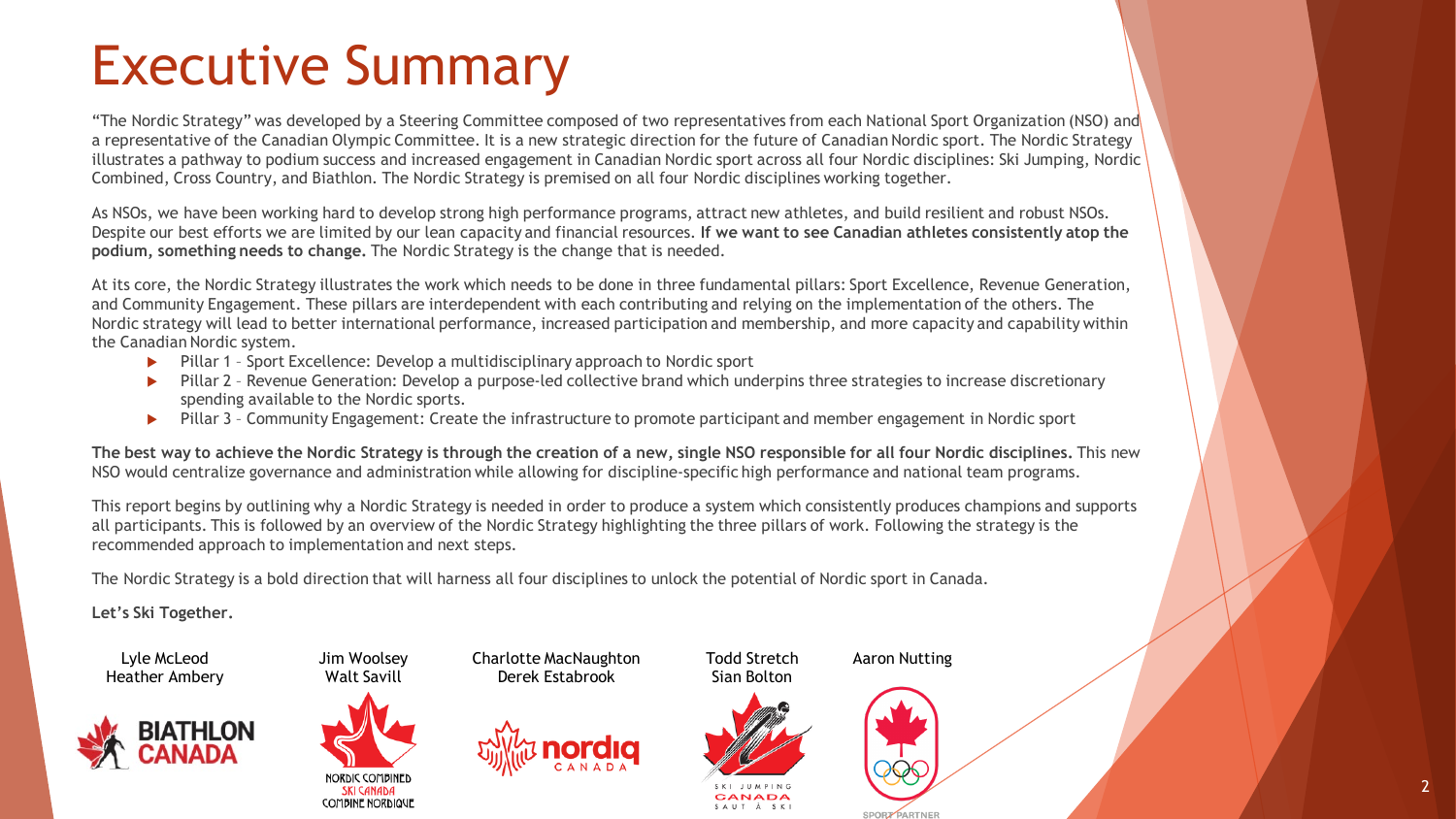### **Table of Contents**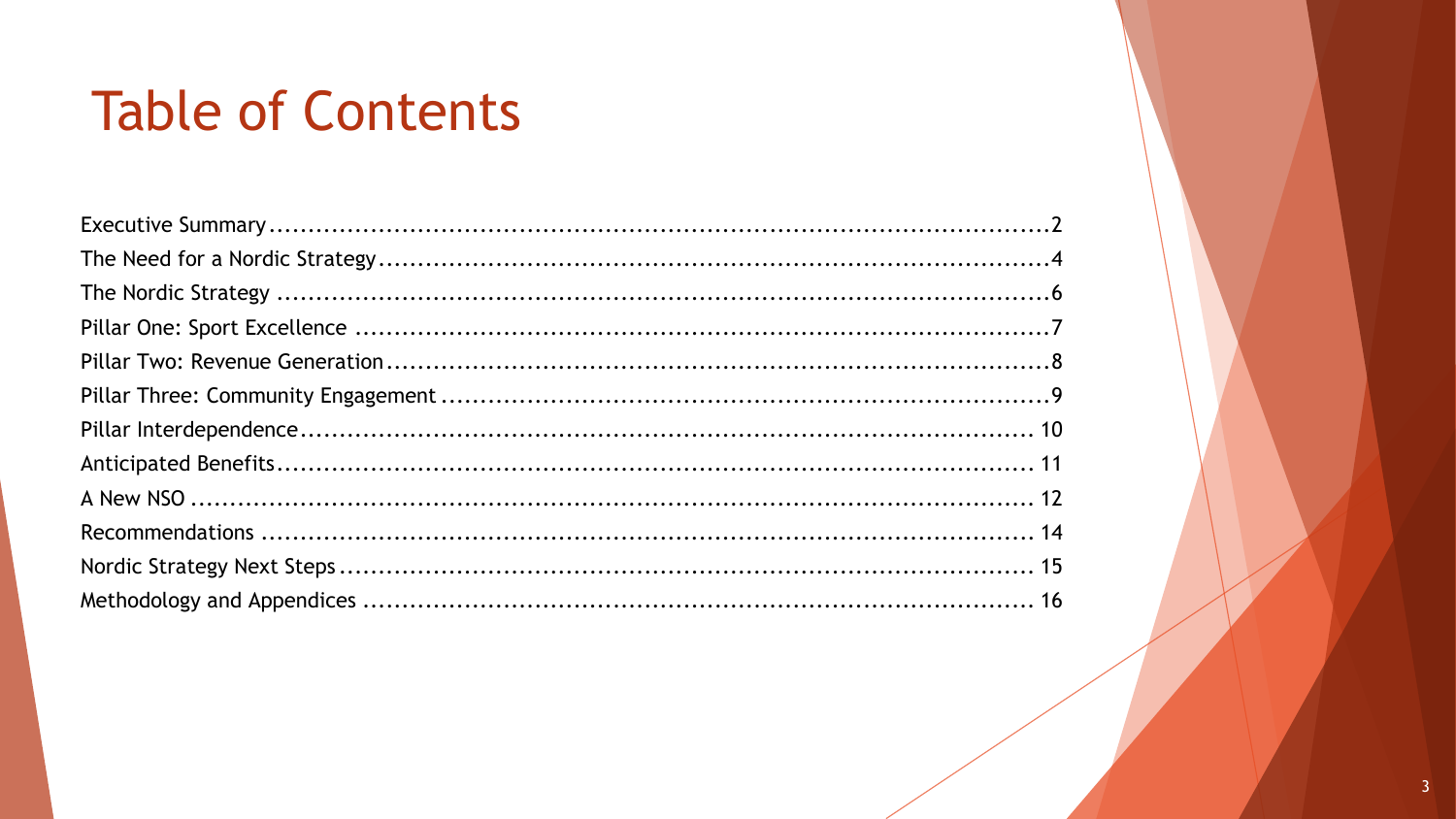### The Need for a Nordic Strategy

**We know the exhilarating feeling** when Canadian Nordic skiers like Horst Bulau, Beckie Scott, Nathan Smith, Alex Harvey, and Brian McKeever stood on the podium with the best in the World.

These breakthrough moments have not been by chance. They happen when a Canadian Nordic athlete has the talent, drive, and support to beat the odds. But, the odds should be in our favour for more than a moment.

We are passionate about Nordic sport and our culture is strong. We are working hard and doing our best with what we have. But if passion, culture, and hard work were good enough, we would be better. Instead, save for a few breakthrough moments, we have been mediocre, unable to develop the systems and attract the investment necessary for sustained success.

*What is the best path forward?* If we are comfortable with mediocrity, we can choose to keep doing what we are doing. But, if we are hungry for more, let us choose a bolder path - a path that starts with all four Nordic disciplines coming together to bring together the best parts of our systems, programs, and cultures in a new organization built for the contemporary Canadian sport system.

This bolder path may be new to us, but it is not new; it has already been chosen by successful Nordic sport nations and by other Canadian sports. If we are hungry to get more Canadians on skis and more Canadian Nordic skiers on podiums, the path we are on will not get us there.

If it could, why hasn't it already?



Over the past year we have learned that:

**The landscape of sport in Canada is changing**. Government funding for amateur sport is not growing and neither are sponsorship budgets.

**Our individual value propositions are weak.** We are competing in an increasingly competitive and complex sponsorship environment against other amateur sports, professional sports, events, and sports platforms that can deliver more value and stronger partnerships to sponsors.

**Our talent pool is shallow.** While other sports develop a deep pool of athletes who train together and specialize later, we compete against each other for talent early on.

**We can do better. We deserve to be better**.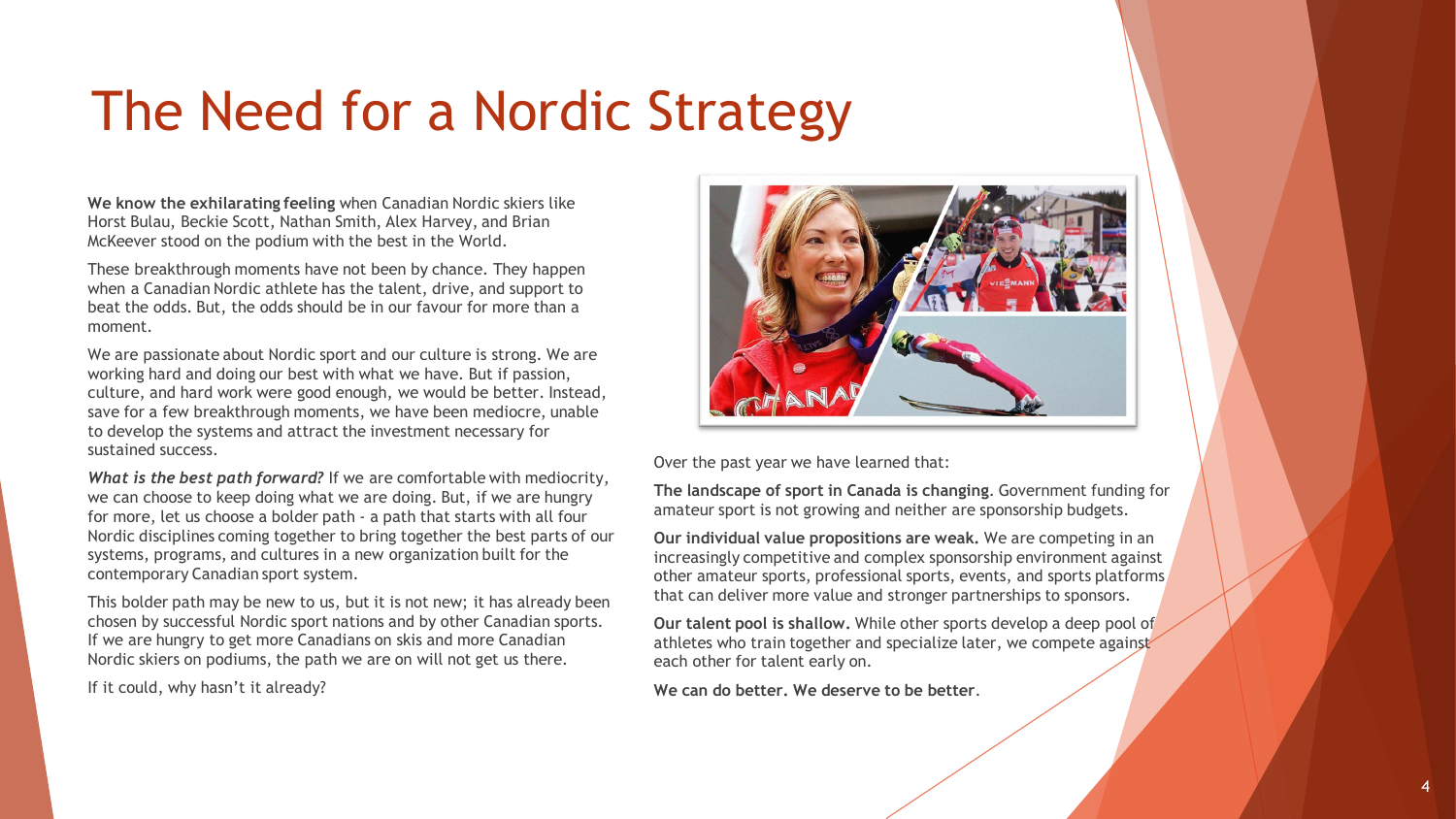## The Need for a Nordic Strategy

- The numbers speak for themselves. We are not currently winning medals internationally nor do we have a history of Olympic success.
- Independently, **our organizations do not have and will not attain the capacity and capability** to make the significant changes needed to become world leaders in Nordic sport.





**No medals** for Canadian athletes at the 2021 and 2019 World Championships

Number of Canadians to **ever** win an Olympic medal in Nordic sport



Years since Canada won an Olympic medal



Since 1924,Canada has only won **3%** of all Nordic Medals at the Olympics



Less than 5% of Canadian cross country skiers are members of a club



Total Budget Growth across all Canadian Nordic Sport FY2015-2019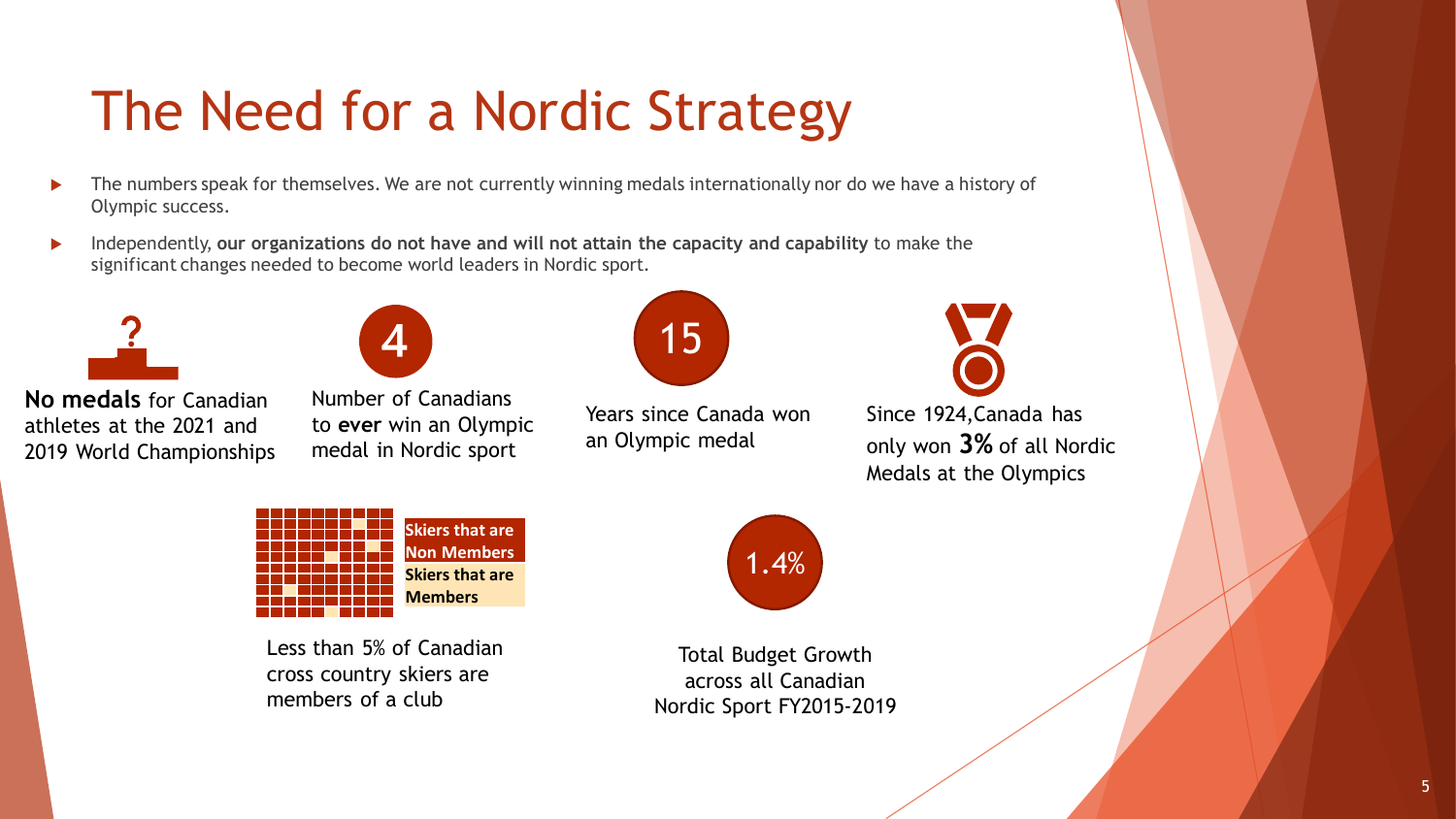## The Nordic Strategy

The "plan on a page" figure to the right summarizes the Nordic Strategy. It outlines the overall purpose of the strategy, the values which will underpin implementation, the intended outcomes, the pillars of work and the action items needed to get started. More detail is found through the remainder of this report as well as the supplemental documents and appendices.

The strategy is built on three pillars selected to address the needs of contemporary NSOs:

**Sport Excellence -** An athlete development and coaching program focused on a multi-disciplinary approach to Nordic sports aligns with the Canadian LTAD and high performance system.

**Revenue Generation** – The Canadian funding system means our NSOs have limited discretionary income to invest in growth and innovation. This pillar will provide the funding needed to support the other two pillars.

**Community Engagement** – Making the ski experience easier and better for all Canadians can help to grow the participation levels. This growth can increase the profile and marketability of Nordic sport while also expanding the number of athletes in the talent identification pipeline. <sup>6</sup>

### Purpose

We connect Canadians to Nordic sport and harness their talent to produce elite international athletes.

### Values

We value the contribution of all Nordic disciplines. We prioritize an equitable approach which ensures the unique needs of each discipline are met.

| Outcome 1: Sport Excellence<br>A repeatable and sustainable athlete<br>development program which | produces long-term excellence in<br>major international competitions | <b>Outcome 2: Revenue Generation</b><br>A well-resourced Canadian Nordic sport ecosystem<br>which delivers world-class opportunities for Canadian<br>athletes                    |                                                                             | Outcome 3: Community Engagement<br>Canadians connect with a NSO to<br>have a better and easier Nordic sport<br>experience. |                                                                                                                                |                                                                                   |
|--------------------------------------------------------------------------------------------------|----------------------------------------------------------------------|----------------------------------------------------------------------------------------------------------------------------------------------------------------------------------|-----------------------------------------------------------------------------|----------------------------------------------------------------------------------------------------------------------------|--------------------------------------------------------------------------------------------------------------------------------|-----------------------------------------------------------------------------------|
| Pillar 1: Sport Excellence<br>Develop a multidisciplinary approach<br>to Nordic sport            |                                                                      | Pillar 2: Revenue Generation<br>Develop a purpose-led collective brand which underpins<br>three strategies to increase discretionary spending<br>available to the Nordic sports. |                                                                             |                                                                                                                            | Pillar 3: Community Engagement<br>Create the infrastructure to promote<br>participant and member engagement<br>in Nordic sport |                                                                                   |
| Action<br>Create a whole-<br>of-Nordic<br>development<br>and podium<br>pathway                   | Action<br>Develop a multi-<br>disciplinary<br>coaching<br>framework  | Action<br>Broaden our<br>sponsorship<br>network and<br>revenue                                                                                                                   | Action<br><b>Establish</b><br>revenue-<br>generating retail<br>partnerships | Action<br>Create a high-<br>net worth<br>philanthropy<br>program                                                           | Action<br>Build an<br>engagement<br>strategy to reach<br>current non-<br>members                                               | Action<br>Develop a<br>centralized<br>database for<br>improved user<br>experience |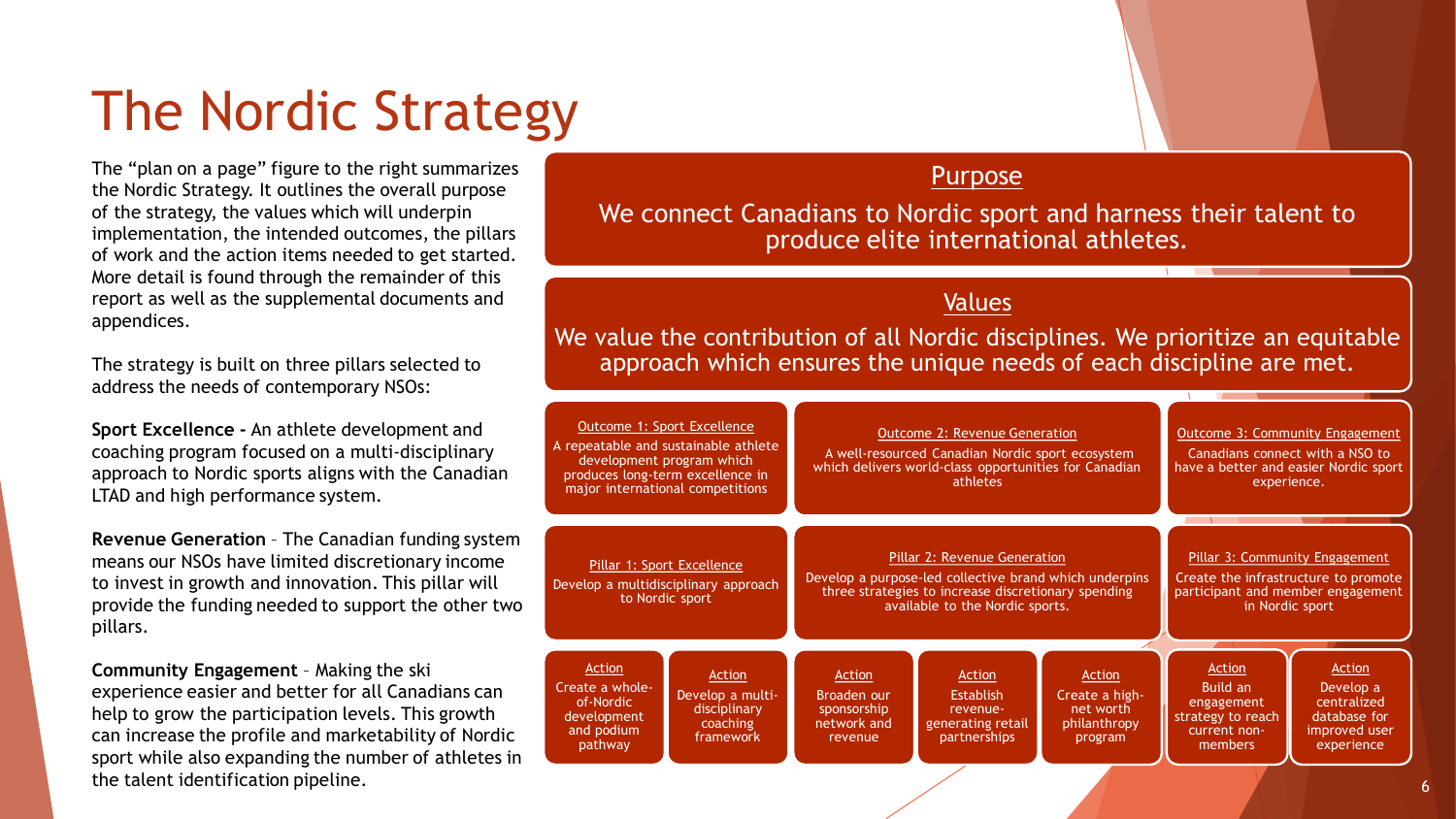# Pillar One: Sport Excellence

### *Develop a multi -disciplinary approach to Nordic sport*

- **Strategic Outcome:** A repeatable and sustainable athlete development program which produces long -term excellence in major international competitions
- **Strategic Actions**
	- ▶ Create a whole-of-Nordic development and podium pathway
	- ▶ Develop a multi-disciplinary coaching framework
- **The Need and the Benefits:** Canada has not been successful in international competitions in Nordic sport. Continued improvement within the same approach —four NSOs with separate athlete development pathways —will not provide the leap needed to systemically produce world champions. A multi -disciplinary approach would improve athlete recruitment and retention and facilitate talent identification and transfer.
- **Risks:** There is little risk to national team athletes as they are already specialized. The primary risk to the NSOs is the potential discontent from traditionalist member divisions and clubs. For clubs and divisions, there would be a learning curve as introductory programs from different disciplines are introduced over time and coaches are required to upskill to teach new techniques.
- **Key Insights from Supporting Material:** 
	- ▶ NSO Case Studies: Both Cycling Canada and Canoe Kayak Canada described the benefits of multi -disciplinary approaches to athlete development.
	- This work was developed by sport development and high performance staff, volunteers, and coaches from the four NSOs as well as Own The Podium.

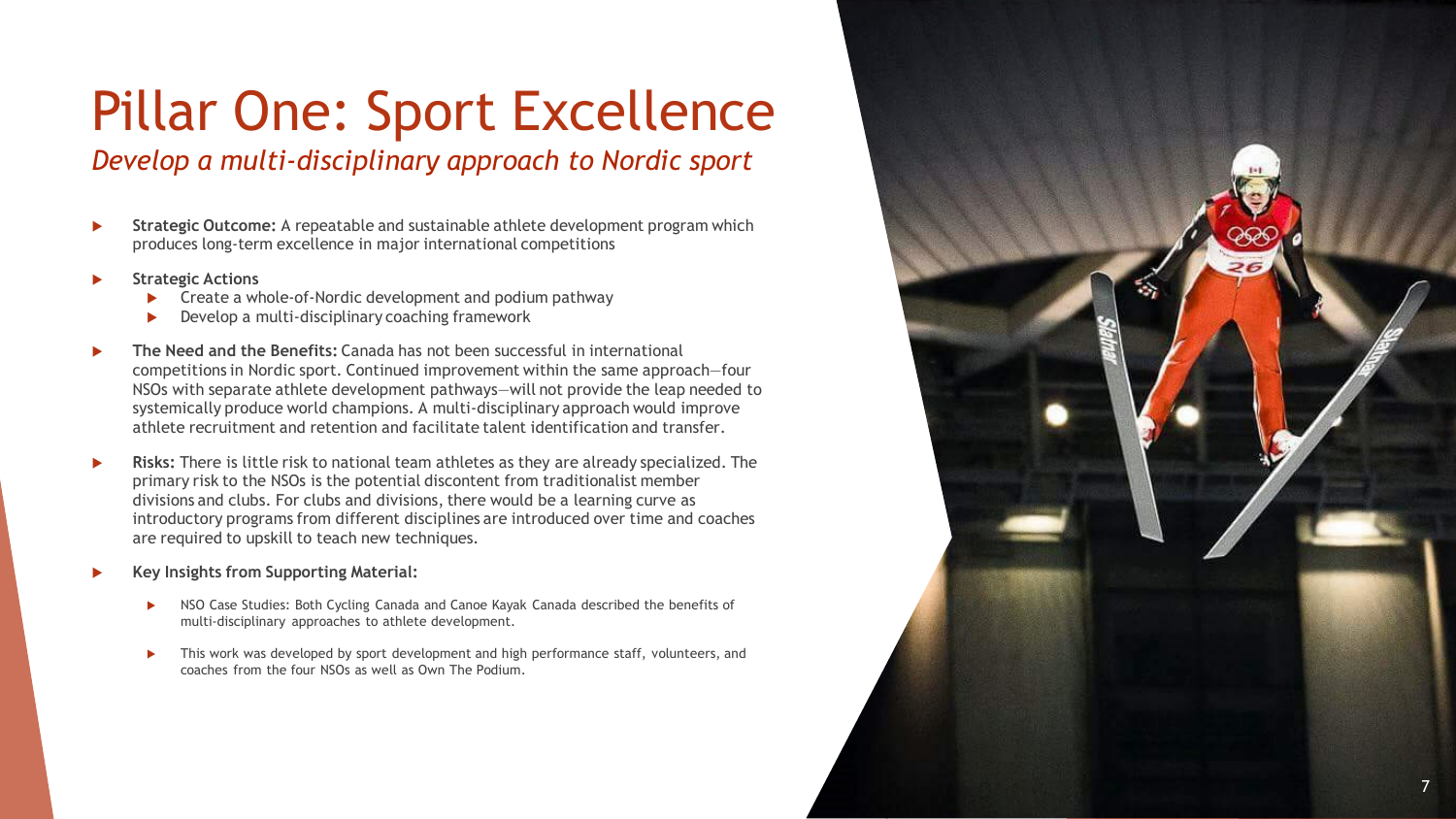### Pillar Two: Revenue Generation

### *Develop a purpose -led collective brand to increase discretionary spending available to the Nordic sports.*

- ▶ Strategic Pillar: A well-resourced Canadian Nordic sport ecosystem which delivers world-class opportunities for Canadian athletes
- **Strategic Actions:** 
	- Broaden our sponsorship network and revenue
	- Establish revenue-generating retail partnerships
	- ▶ Create a high-net worth philanthropy program
- **The Need and the Benefits:** The structure of the Canadian funding model means our NSOs have limited discretionary income to invest in development and innovation. Developing medal -winning athletes requires significant funding both at the high performance level and in the development pathway. Additionally, our NSOs are increasingly expected to engage with the community and support our PSOs while also complying with more rigorous funding requirements. Increased funding would help our existing and potential high performance athletes maximize their potential and can provide a better experience for all Canadian Nordic participants.
- **Risks:** Pursuing a collaborative approach to revenue generation has few risks, but these few are worth considering. The two primary risks are losing the existing major partner (AltaGas) and the opportunity cost to each organization of not pursuing revenue independently. While the AltaGas relationship is critical, this can be addressed and maintained as part of the transition to a collaborative approach. As for opportunity cost, the competitive landscape, the sophistication of the sponsorship market, and the limited existing success, means there is limited scope for a notable change for any individual NSO operating independently.

#### **Key Insights from Supporting Material:**

- the greater: Final report from sponsorship and branding agency highlights the need for a distinctive, purpose -led approach to sponsorship. Sponsors are increasingly looking for more than properties by which to attach their brand. Sponsorship is about both ROI and telling a story that aligns with a brand purpose. The Nordic sports would not be competitive based primarily on "ski -lifestyle", a "winter", or "Canadian" brand associations
- Case studies: Discretionary revenue is required to engage in meaningful innovation. This revenue is unlikely to be gained through a rebranding and accompanying storytelling. A strategy and investment of resources required for longer term change.

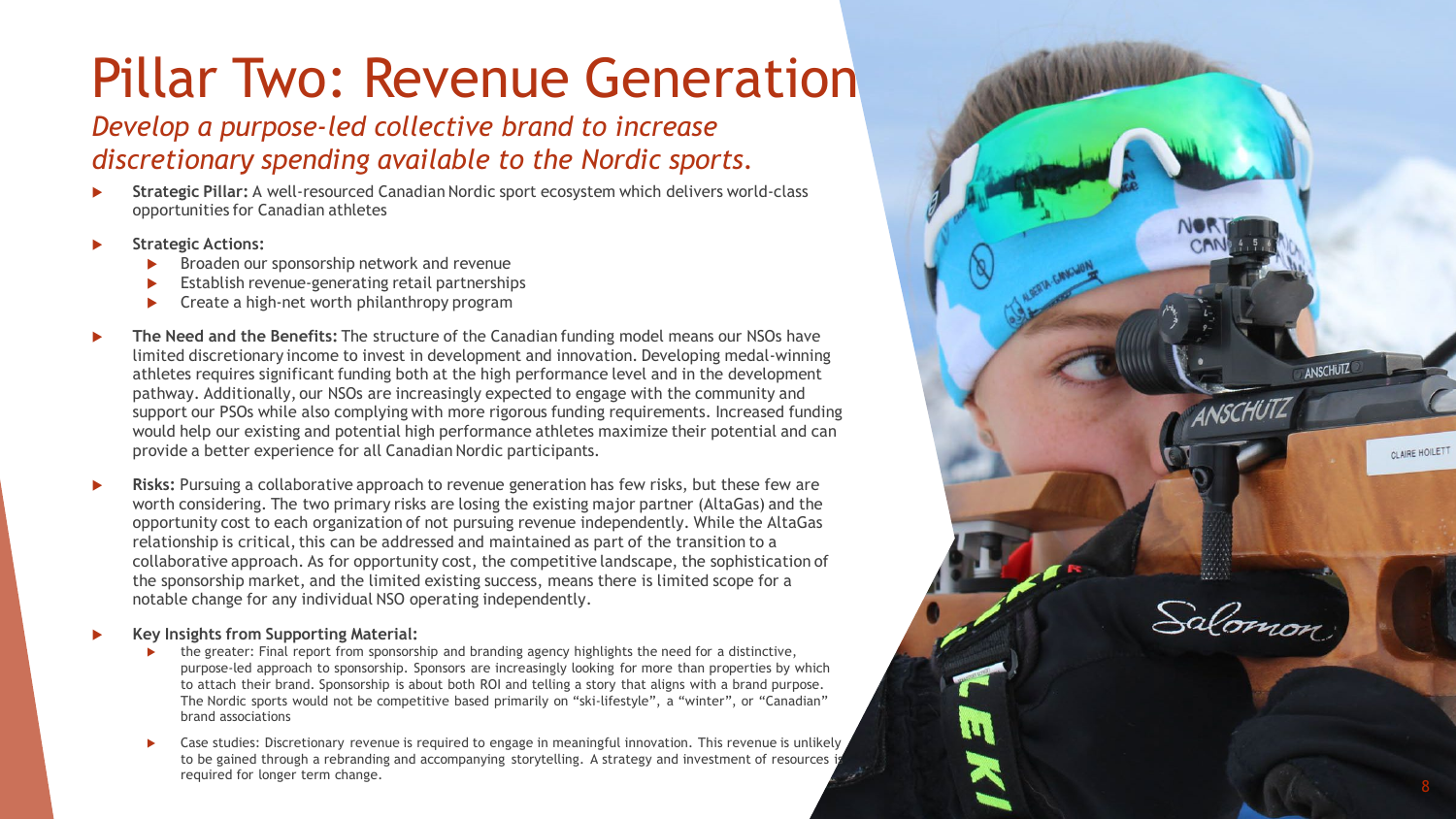# Pillar Three: Community Engagement

*Create the infrastructure to promote participant and member engagement in Nordic sport.*

- **Strategic Pillar:** Canadians connect with a NSO to have a better and easier Nordic sport experience.
- **Strategic Actions:**
	- Build an engagement strategy to reach current non-members
	- Develop a centralized database for improved user experience
- **The Need and the Benefits:** Over two million Canadians participate in Nordic sport, but the four NSOs together have less than 90,000 members meaning most Nordic participants do not benefit from the expertise and knowledge within our system. NSO -led engagement can reach more Canadians to enhance their Nordic experience and grow participation. A centralized database will provide important data for understanding the business side of our disciplines while also providing a better and simpler user experience.
- **Risks:** There are limited enterprise risks accompanying this work. The primary challenges include:
	- Clubs and Divisions feeling the national body is interfering in "their" space
	- **Privacy risks regarding a shared database**
	- $\blacktriangleright$  The opportunity cost from investing time and money into this work
- **Key Insights from Supporting Material:** 
	- Clubs, Divisions, and NSO administrators all confirmed that a new database could help to reduce the administrative burden
	- Ski Jumping has been successful in building engagement through its "Mini Jump" which has helped connect with people at public events and spaces.

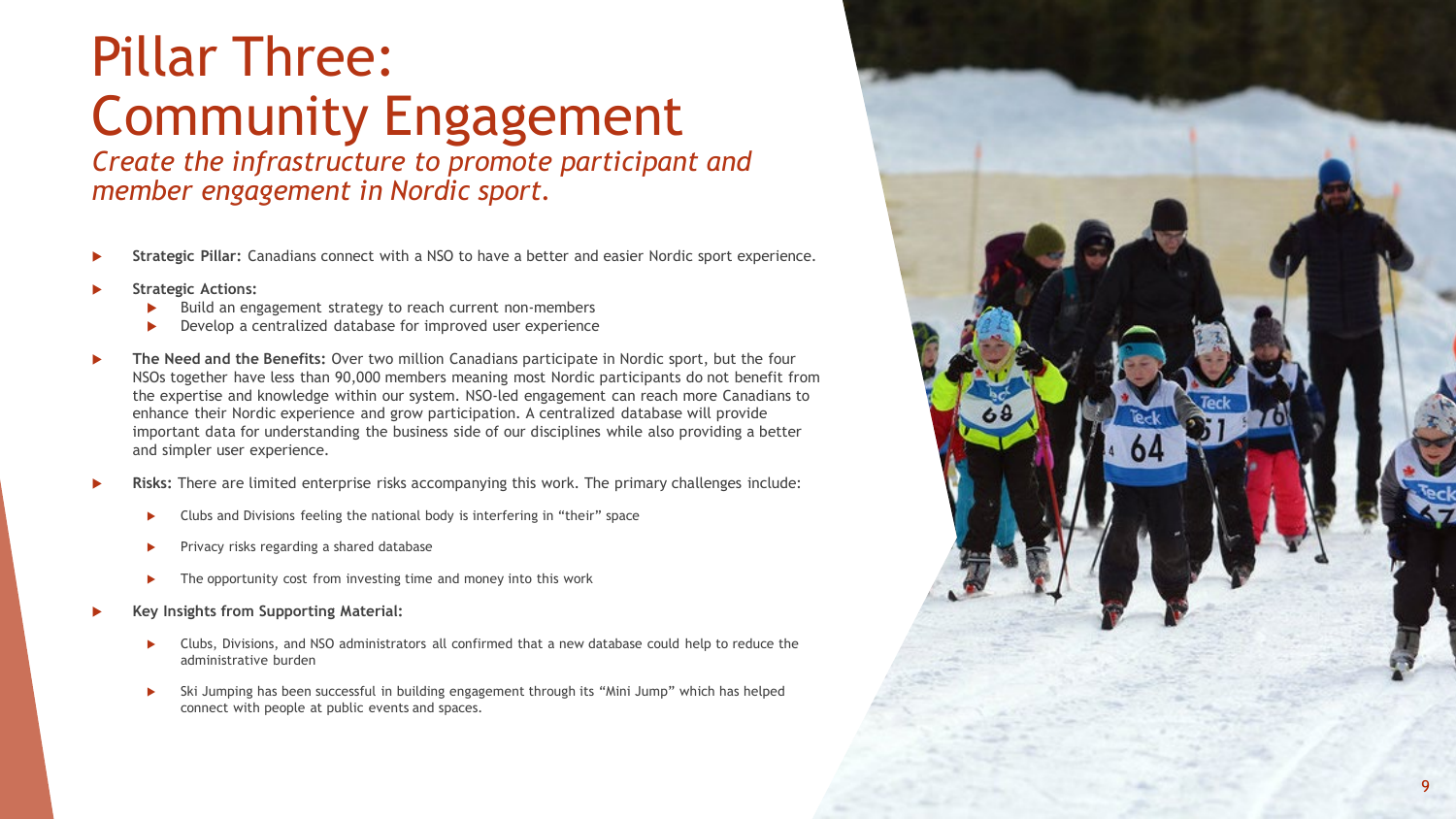### Pillar Interdependence

The three pillars of the Nordic Strategy are interdependent —that is, the strategy is the combination of all three pillars. While the three pillars do not necessarily need to be developed simultaneously and immediately, the long -term success of the Nordic Strategy is dependent on work progressing all three areas. Examples of this interdependence are highlighted below:

#### Sport Excellence  $\leftrightarrow$  Community Engagement

- More participation helps produce more elite athletes
- More elite athletes help attract more participation

#### Revenue Generation  $\leftrightarrow$  Sport Excellence

- International success helps increase revenue potential
- Revenue and resources are important drivers of high performance

#### Community Engagement  $\leftarrow$  > Revenue Generation

- Revenue can be invested into community participation and grassroots support programs
- Increased community engagement provides a base for revenue generation
- The database provides key insights to support revenue generation



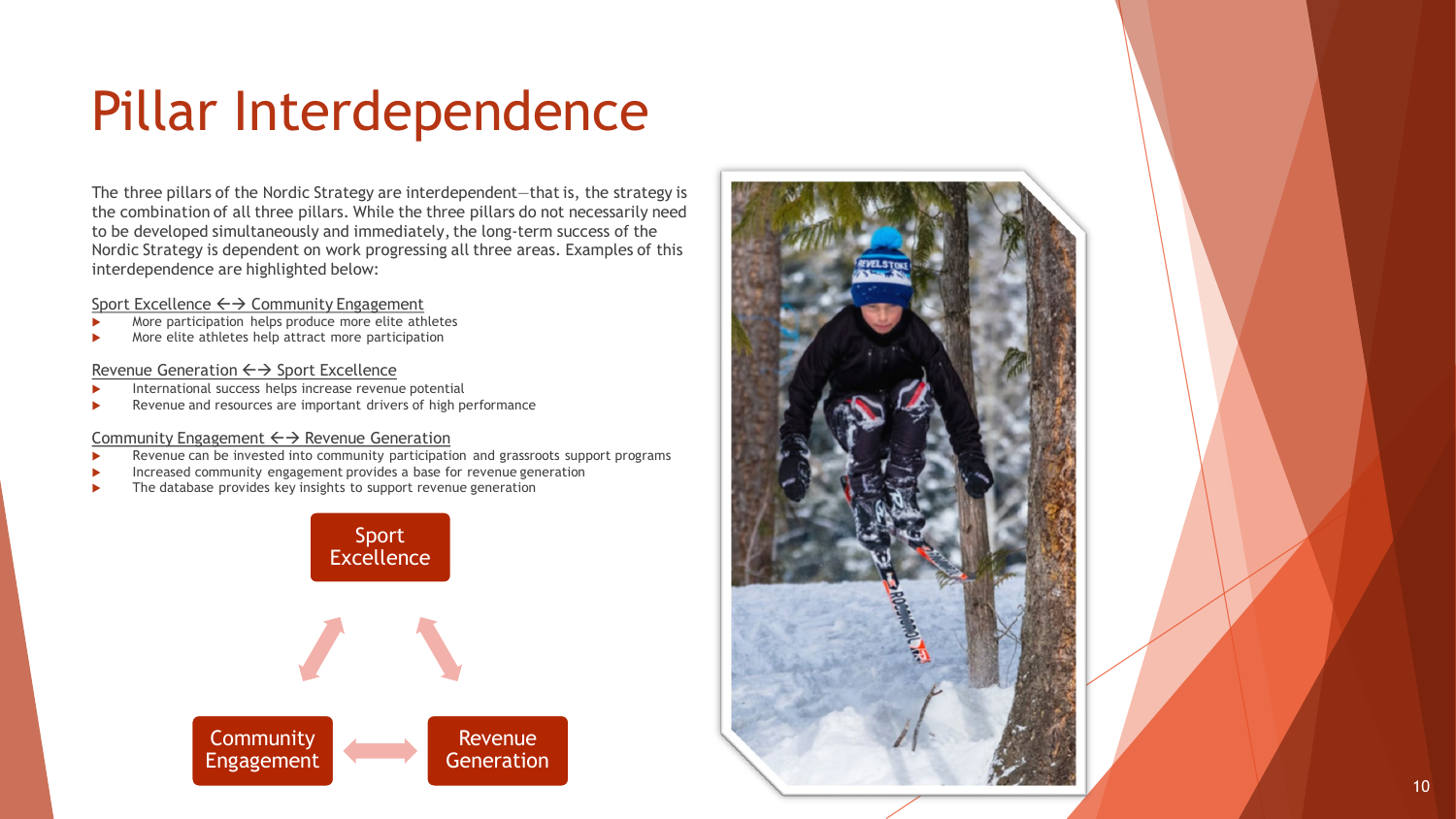### Anticipated Benefits

Each of the three strategic pillars is designed to transform Nordic sport in Canada. The direct outcomes from the pillars include:



 Sport Excellence: Canada is on top of the Winter Olympic and Paralympic Medal Counts due to the increase in medals in all four disciplines. Canadian athletes are regularly on podiums in all international competitions

Our athletes will have stronger fundamental skills which can lead to better performances. Recruitment and retention of athletes is easier because we have more offerings and an ability to ensure each athlete finds the best fit for them. Coaching improves as coaches share the knowledge, skills and attitudes among experts in all disciplines.

 Revenue Generation: Nordic sport has diversified its revenue stream and increased the amount of available discretionary income.



- An increase in discretionary income means more resources to invest into facilities, training, and other high performance needs. We can provide additional support to clubs to help them attract and retain members. Through a purpose-led brand we have diversified and regular sources of income which reduces our risk exposure and allows for more stability in planning and budgeting.
- Community Engagement: We are connected through membership, social media, email, and other channels to a broader range of participants.

Better data and understanding about how people participate in Nordic sport helps to drive business decisions and resource allocation—we can do more of what works and less of what doesn't. Reducing the administrative burden on staff and volunteers allows for more time spent on strategic delivery. The benefits of a larger community means more potential volunteers, more athletes in the talent identification pipeline, and a better opportunities for sponsorships and partnerships.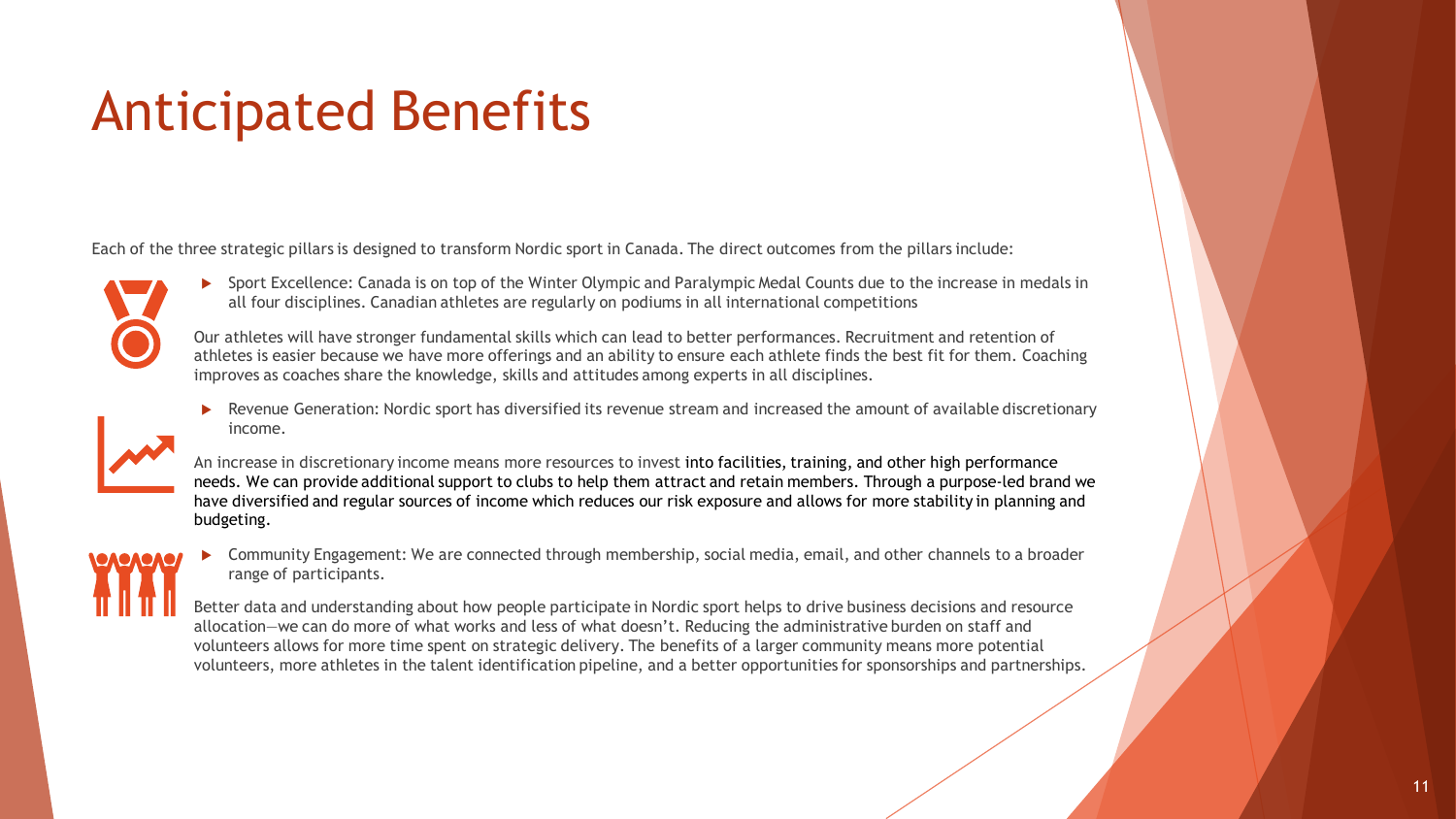### A New NSO

The Nordic Strategy envisions a significant shift to the ways of working in Nordic Sport. It explicitly focuses on an integrated approach in sport delivery, revenue generation, and community engagement across all four Nordic disciplines. Implementing this new approach requires consideration of the current structures for delivering Nordic sport in Canada.

At the national level, there are currently four separate legal entities (Ski Jumping Canada, Nordiq Canada, Nordic Combined Ski Canada, Biathlon Canada), each with their own governance and operations. Implementing the Nordic Strategy within this current structure would create a complex web of management and oversight that would require significant human resources; resources that could otherwise be allocated to the actual strategic work itself.

A new NSO would deliver a simpler approach to the implementation of the Nordic strategy. While establishing a new organization would take time, the end result would be a streamlined and embedded partnership between the four disciplines.

This NSO needs to be a new entity in order to represent a true coming together of Canadian Nordic sport. This means the development of a custom-built, built-from-scratch governance and operational model, which is not possible through an amalgamation into an existing NSO where these structures are already in place.

While there are many details to be identified, a new NSO would centralize governance and administration while allowing for disciplinespecific high performance and national team programs. Most importantly, this new approach would facilitate the implementation of the Nordic strategy to produce opportunities for Olympic medals and growth in Nordic sport.

Nordic Sport Leaders Members of the sport excellence working group believe the high performance program should be administered centrally.

#### Luge Canada

This case study outlined the potential problems of managing collaboration across two organizations.

#### Canadian NSOs

Canoe Kayak Canada and Cycling Canada both demonstrate how multi-discipline sports can be governed and managed in one NSO.

#### Expert Opinion

A new, singular NSO provides better leverage to develop revenue generating partnerships.

Example supporting material, evidence, and insights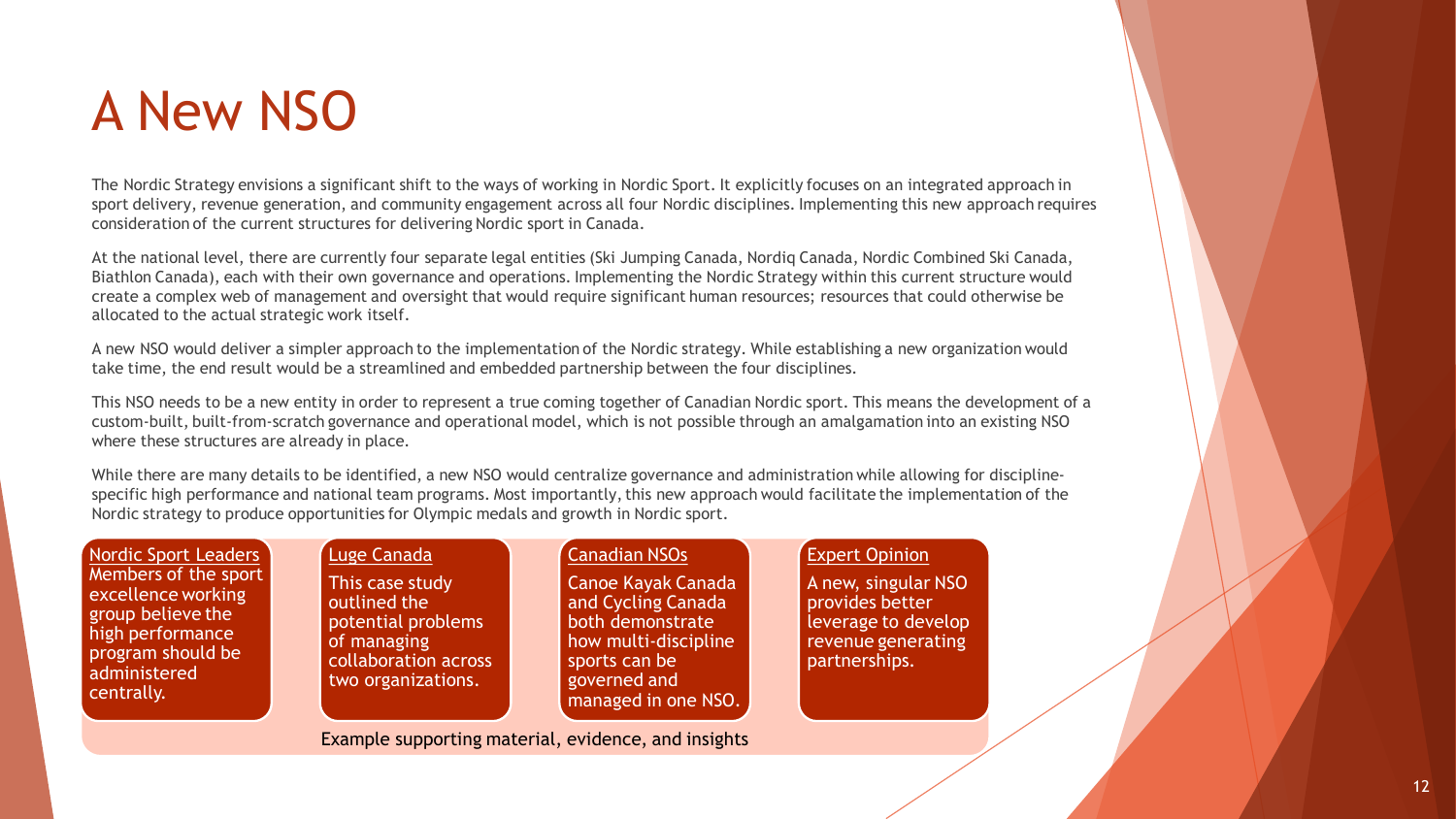### Foundational Principles for a New NSO

- A new national entity would be structured around a core principle of equitable treatment for all four disciplines based on strategic needs and opportunity. Equity refers to the consideration of each discipline's respective needs, potential, and impact on achievement of the objectives of the Nordic Strategy.
- The optimal operating and governance structure of a new entity will be determined by mutual agreement of the current NSOs.
- Building a new entity cannot occur without support from key funding partners. This support includes direct financial and in-kind resources, as well as assurances about on-going funding.
- Should the required commitments come through from the funding partners, all NSOs will allocate both human resources and financial resources to do the work required to form the new entity.

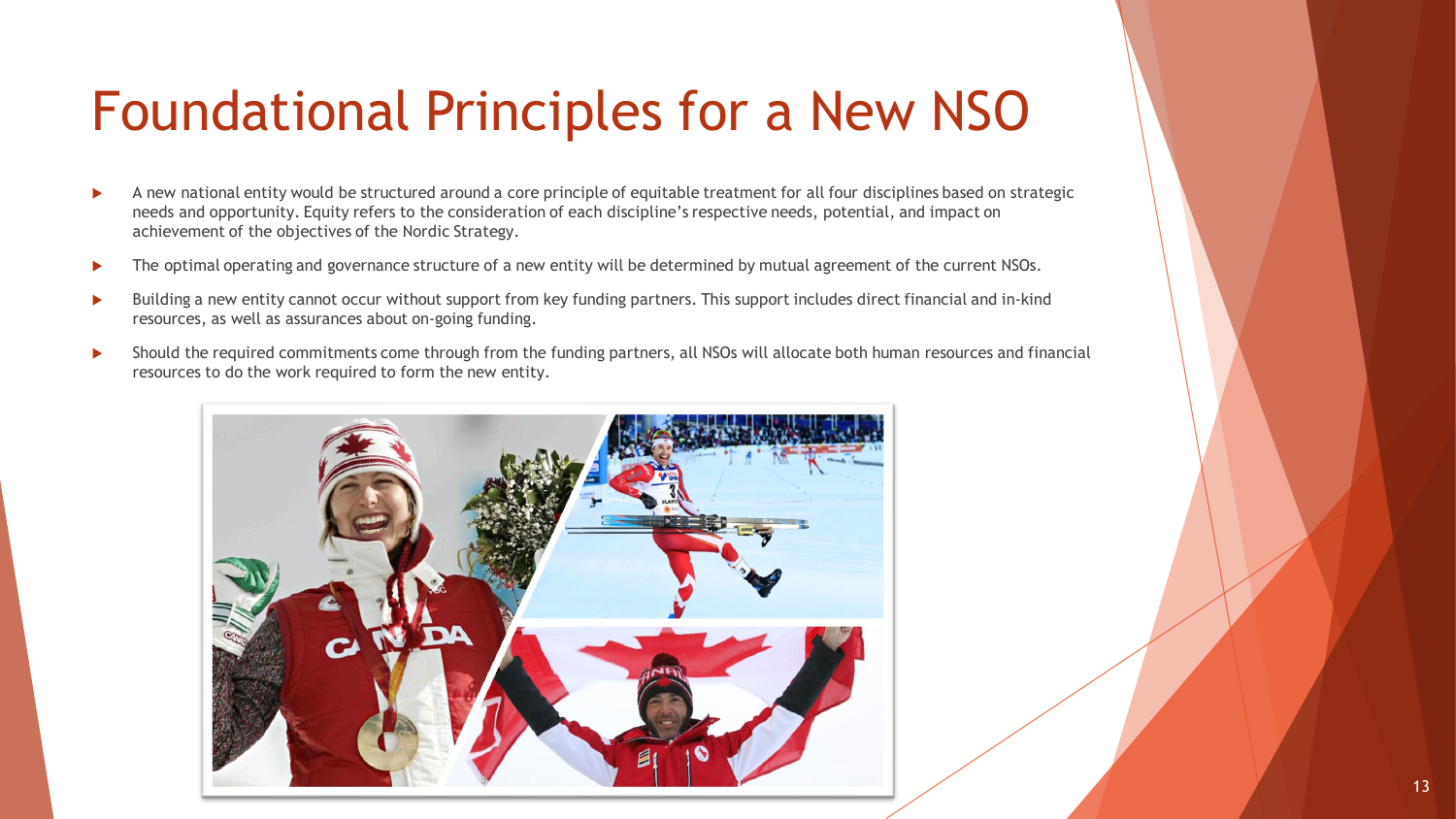### Recommendations

### Recommendation One

The four NSOs agree on the Nordic Strategy—built on the pillars of Sport Excellence, Revenue Generation, and Community Engagement—as the strategic direction for Nordic Sport in Canada.

Recommendation Two The four NSOs agree to develop a new entity to be the singular NSO mandated to nurture the growth and development of all four Nordic Disciplines.

The two recommendations cover the 'what' and the 'how' of the Nordic Strategy. Further detail on the 'what' (Recommendation One) has been outlined pillar by pillar in this document.

At this stage, Recommendation Two does not include a specific proposal regarding the structure of a new entity (governance structures, staff integration, membership structures). A decision to pursue the Nordic Strategy is necessary prior to the commitment of further resources to develop such a proposal. The fundamental principles—outlined on the previous slide—would underpin the development of a new organization.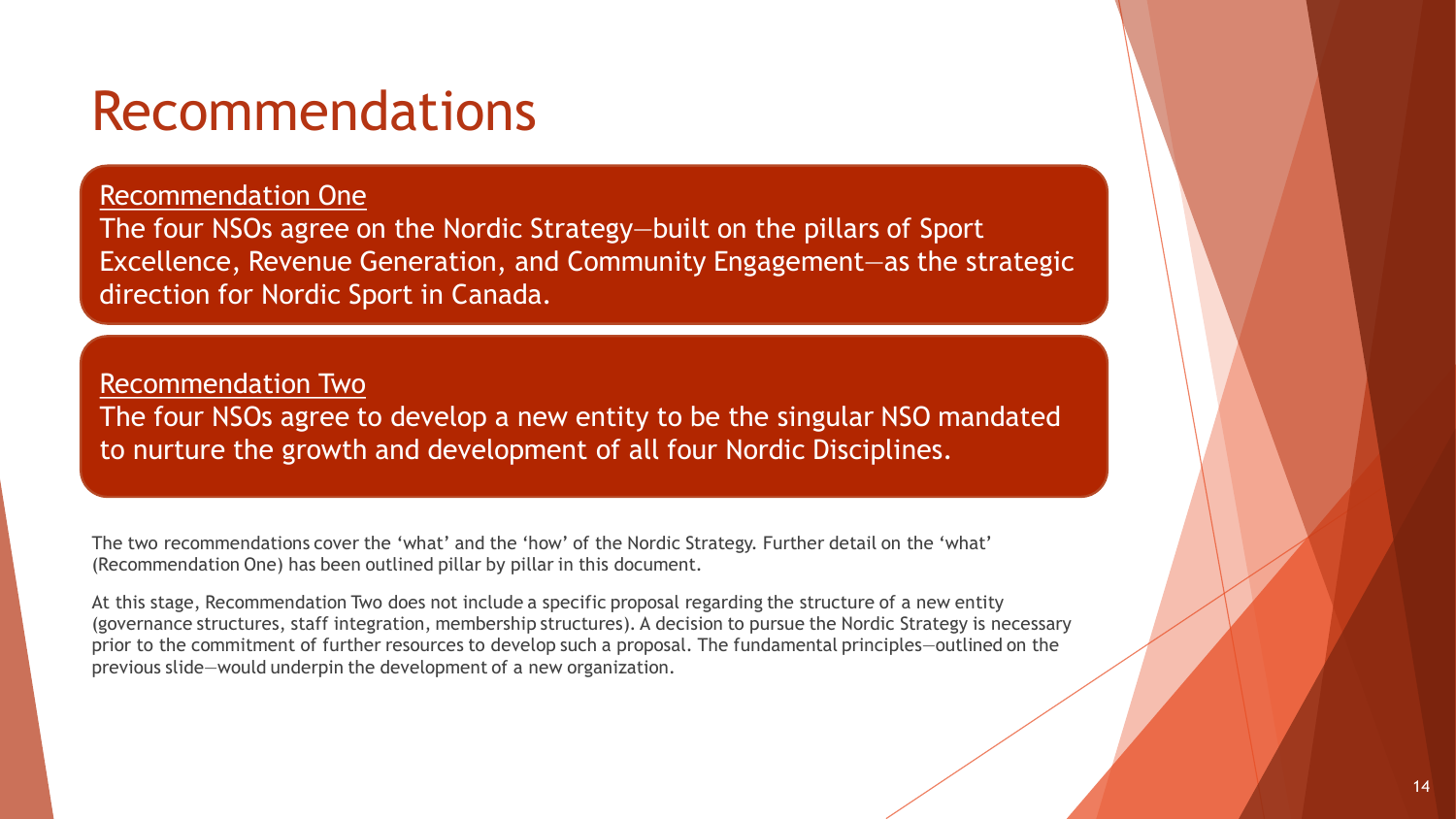### Nordic Strategy Next Steps

The framework below outlines the next steps required to implement the recommendations. These steps are not entirely separate and linear. It is expected there could be some overlap or simultaneous activity, particularly with Steps One and Two and Steps Four and Five.



#### Ongoing: Member Engagement and Consultation

•Upon agreement to create a new NSO, member engagement and consultation would be critical as members will be required to vote on the change.

•At all stages, a comprehensive change management and communications strategy would be required. This would likely include involvement in the design phase, open forums, surveys and interviews, and other methods as deemed appropriate

15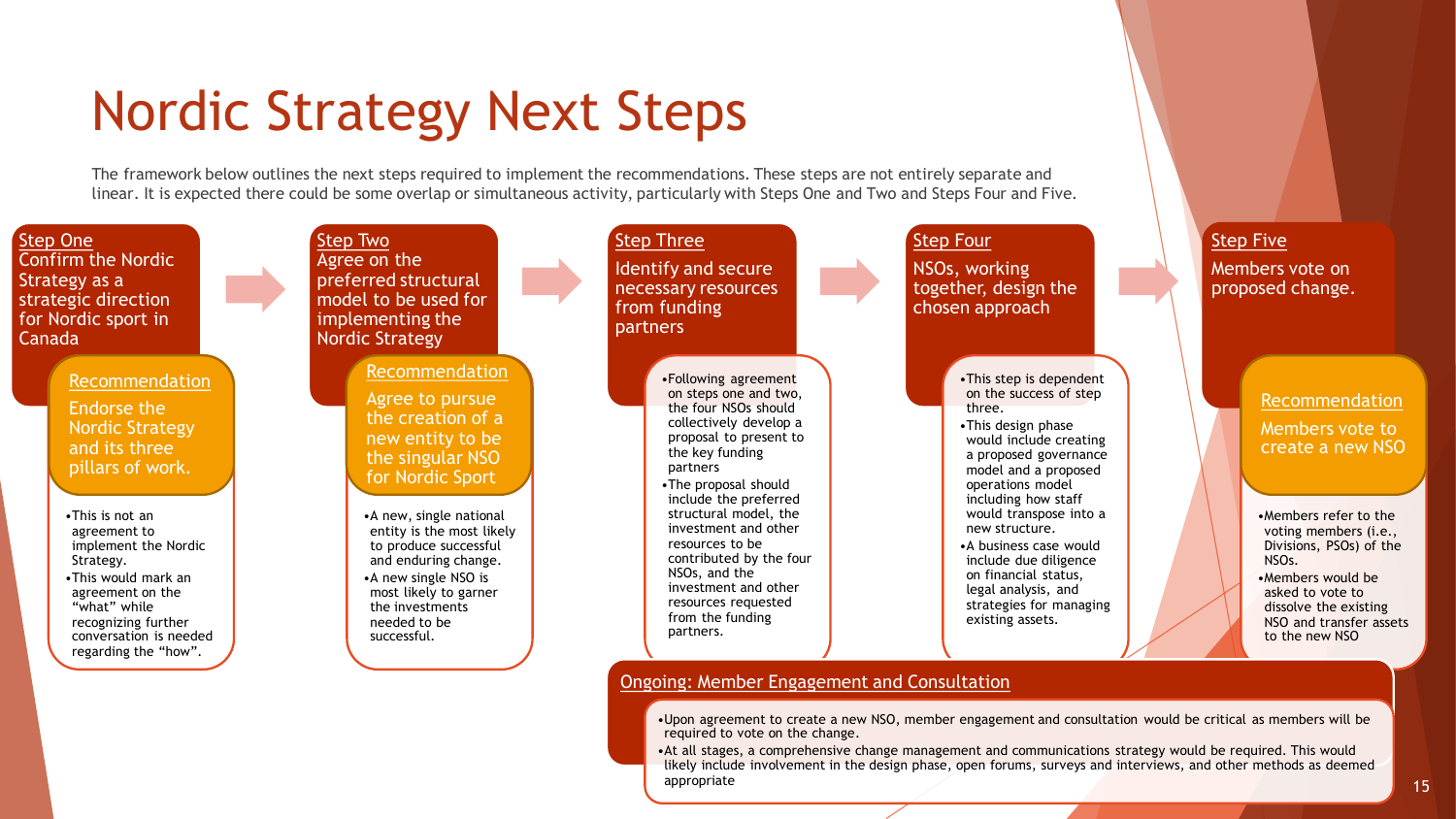# Methodology and Appendices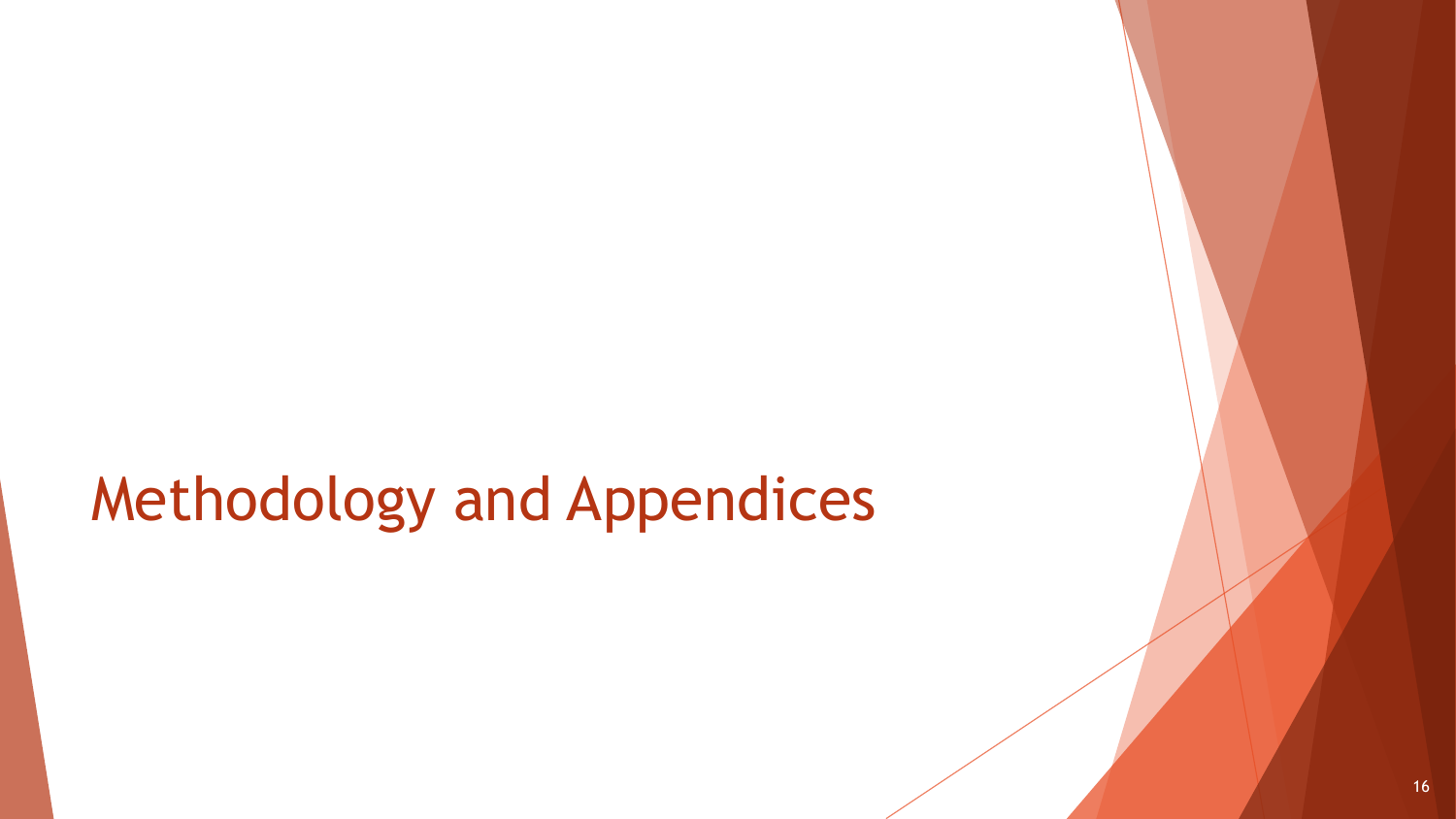# "Made For Canada, Made By Canadians" Timeline and Methodology

**June** 2020

**July** 

**Oct** 2020

Dec

**Early** 2021

**Apr** 2021

Ma<sub>y</sub>  $202<sup>1</sup>$ 

The Nordic Strategy was developed through a "Made For Canada, Made By Canadians" approach. The Steering Committee recognized that Canada cannot simply replicate what other nations are doing nor can we expect external consultants to understand the nature of our ecosystem.

At all stages, the project has been driven by members of the Canadian Nordic community including NSO directors and staff, division directors and staff, former national team athletes, coaches, and COC and OTP staff. Over 60 different people contributed in some way to the development of the Nordic Strategy; 80+ if you include the board workshop.

Importantly, though the strategy was generated within the Canadian Nordic community, it was tested and validated externally through case studies and expert consultation. These perspectives were critical in refining ideas and opportunities into actionable work streams.

•Established Steering Committee and developed MoU

2020 •Established Working Group Topics and members •Launched WG1 (Revenue Generation) and WG3 (Membership and Participation)

•Launched WG2 (Sport Performance) and WG4 (Administration)

•Endorsed the opportunities developed by WG1, WG2, and WG3

**Nov** 2020 •WG4 suspended work as there were limited opportunities for improved efficiency

2020 •Steering Committee identified the evidence required to test the WG opportunities

•Sub -committees worked to conduct NSO case studies, stakeholder engagement, and market research

•Project proposals developed based on the internal opportunities developed by the working groups and the external evidence completed in the previous phase

•Steering Committee workshopped the Nordic Strategy with Directors from all four NSO<sub>S</sub>